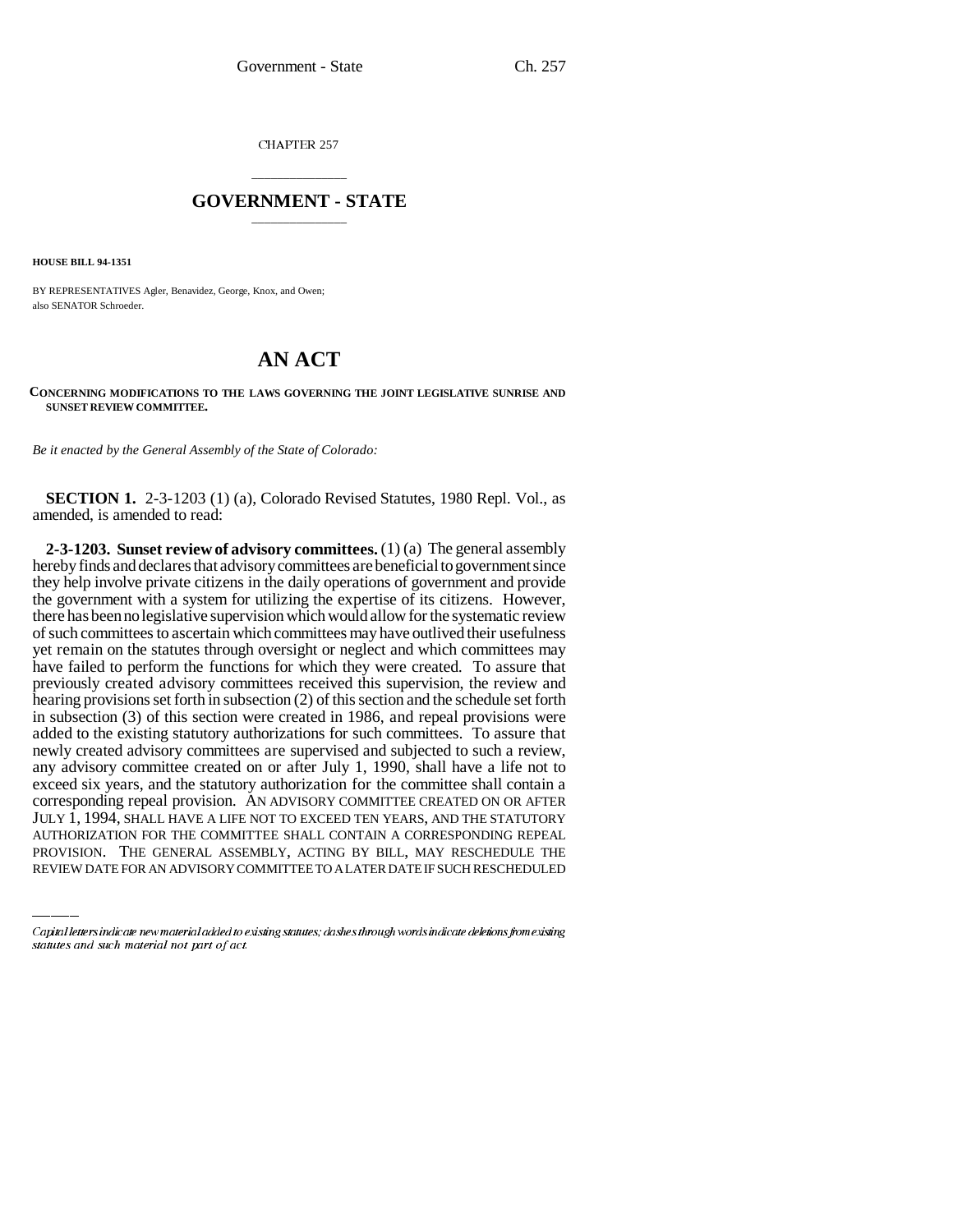DATE DOES NOT VIOLATE THE TEN-YEAR MAXIMUM LIFE PROVISION. Such Newly created advisory committees shall be subject to the review provisions of this section.

**SECTION 2.** 24-34-104 (7), Colorado Revised Statutes, 1988 Repl. Vol., is amended to read:

**24-34-104. General assembly review of regulatory agencies and functions for termination, continuation, or reestablishment.** (7) The life of any division, board, or agency scheduled for termination under this section may be continued or reestablished by the general assembly for periods not to exceed ten years. ON OR AFTER THE EFFECTIVE DATE OF THIS SECTION, AS AMENDED, THE LIFE OF ANY DIVISION, BOARD, OR AGENCY SCHEDULED FOR TERMINATION UNDER THIS SECTION MAY BE CONTINUED OR REESTABLISHED BY THE GENERAL ASSEMBLY FOR PERIODS NOT TO EXCEED FIFTEEN YEARS. Any newly created division, board, or agency in the department of regulatory agencies shall have a life not to exceed six years; BUT, ON OR AFTER THE EFFECTIVE DATE OF THIS SECTION, AS AMENDED, ANY SUCH NEWLY CREATED DIVISION, BOARD, OR AGENCY SHALL HAVE A LIFE NOT TO EXCEED TEN YEARS, and shall be subject to the provisions of this section. THE GENERAL ASSEMBLY, ACTING BY BILL, MAY RESCHEDULE THE TERMINATION DATE FOR A DIVISION, BOARD, AGENCY, OR FUNCTION TO A LATER DATE IF SUCH RESCHEDULED DATE DOES NOT VIOLATE THE APPROPRIATE MAXIMUM LIFE PROVISION DESCRIBED IN THIS SUBSECTION (7).

**SECTION 3.** 24-34-104 (24.1) (a), (24.1) (b), (24.1) (g), and (24.1) (j), Colorado Revised Statutes, 1988 Repl. Vol., as amended, are repealed as follows:

**24-34-104. General assembly review of regulatory agencies and functions for termination, continuation, or reestablishment.** (24.1) The following functions of the specified agencies shall terminate on July 1, 1995:

(a) The function of the issuance of permits for specific weather modifications operations through the executive director of the department of natural resources performed in accordance with article 20 of title 36, C.R.S.;

(b) The licensing function for underground storage tank installers of the state inspector of oils conducted pursuant to part 6 of article 20 of title 8, C.R.S.;

(g) The functions of the workers' compensation medical care accreditation commission and the accreditation of health care providers under the workers' compensation system in accordance with section 8-42-101 (3.5) and (3.6), C.R.S.;

(j) The licensing functions relating to fireworks of the executive director of the department of public safety in accordance with article 28 of title 12, C.R.S.

**SECTION 4.** 24-34-104 (25.1), Colorado Revised Statutes, 1988 Repl. Vol., as amended, is amended BY THE ADDITION OF THE FOLLOWING NEW PARAGRAPHS to read:

**24-34-104. General assembly review of regulatory agencies and functions for termination, continuation, or reestablishment.** (25.1) The following functions of the specified agencies shall terminate on July 1, 1996: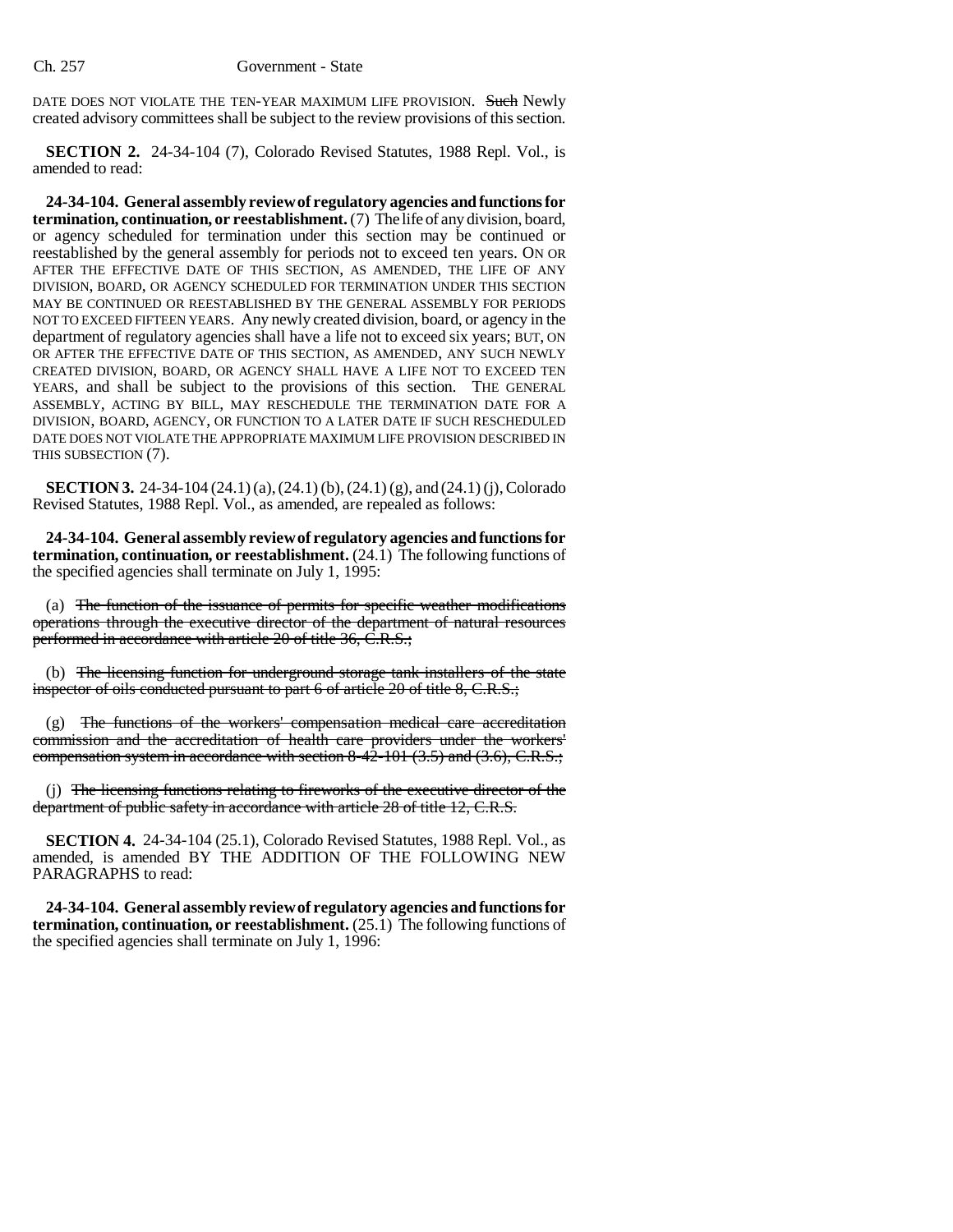(i) THE FUNCTION OF THE ISSUANCE OF PERMITS FOR SPECIFIC WEATHER MODIFICATIONS OPERATIONS THROUGH THE EXECUTIVE DIRECTOR OF THE DEPARTMENT OF NATURAL RESOURCES PERFORMED IN ACCORDANCE WITH ARTICLE 20 OF TITLE 36, C.R.S.;

(j) THE LICENSING FUNCTION FOR UNDERGROUND STORAGE TANK INSTALLERS OF THE STATE INSPECTOR OF OILS CONDUCTED PURSUANT TO PART 6 OF ARTICLE 20 OF TITLE 8, C.R.S.;

(k) THE FUNCTIONS OF THE WORKERS' COMPENSATION MEDICAL CARE ACCREDITATION COMMISSION AND THE ACCREDITATION OF HEALTH CARE PROVIDERS UNDER THE WORKERS' COMPENSATION SYSTEM IN ACCORDANCE WITH SECTION 8-42-101 (3.5) AND (3.6), C.R.S.;

(l) THE LICENSING FUNCTIONS RELATING TO FIREWORKS OF THE EXECUTIVE DIRECTOR OF THE DEPARTMENT OF PUBLIC SAFETY IN ACCORDANCE WITH ARTICLE 28 OF TITLE 12, C.R.S.

**SECTION 5.** The introductory portion to 24-34-104.1 (2), Colorado Revised Statutes, 1988 Repl. Vol., as amended, is amended, and the said 24-34-104.1 is further amended BY THE ADDITION OF A NEW SUBSECTION, to read:

**24-34-104.1. General assembly review of new regulation of occupations and professions.** (2) Any professional or occupational group or organization, any individual, or any other interested party which proposes the regulation of any unregulated professional or occupational group shall submit the following information to the sunrise and sunset review committee, created by joint rule of the senate and house of representatives, no later than December 15 of any year. ON OR AFTER THE EFFECTIVE DATE OF THIS SECTION, AS AMENDED, THE JOINT LEGISLATIVE SUNRISE AND SUNSET REVIEW COMMITTEE SHALL REVIEW A PROPOSAL TO REGULATE A PROFESSIONAL OR OCCUPATIONAL GROUP ONLY WHEN THE PARTY REQUESTING SUCH REVIEW FILES WITH THE COMMITTEE A STATEMENT OF SUPPORT FOR THE PROPOSED REGULATION WHICH HAS BEEN SIGNED BY AT LEAST TEN MEMBERS OF THE PROFESSIONAL OR OCCUPATIONAL GROUP FOR WHICH REGULATION IS BEING SOUGHT OR AT LEAST TEN INDIVIDUALS WHO ARE NOT MEMBERS OF SUCH PROFESSIONAL OR OCCUPATIONAL GROUP, ALONG WITH THE FOLLOWING INFORMATION, NO LATER THAN DECEMBER 15 OF ANY YEAR:

(6) WHEN THE JOINT LEGISLATIVE SUNRISE AND SUNSET REVIEW COMMITTEE APPROVES OF THE REGULATION OF A PROFESSIONAL OR OCCUPATIONAL GROUP, THE SUPPORTERS OF SUCH REGULATION MAY PRESENT APPROPRIATE LEGISLATION TO THE GENERAL ASSEMBLY DURING EACH OF THE TWO REGULAR SESSIONS THAT IMMEDIATELY SUCCEED THE DATE OF SUCH APPROVAL WITHOUT HAVING TO COMPLY AGAIN WITH THE PROVISIONS OF SUBSECTIONS (2), (3), AND (4) OF THIS SECTION.

**SECTION 6.** 8-20-608, Colorado Revised Statutes, 1986 Repl. Vol., as amended, is amended to read:

**8-20-608. Repeal of part - review of functions.** This part 6 is repealed, effective July 1, 1995 JULY 1, 1996. Prior to such repeal, the licensing functions of the state inspector of oils shall be reviewed as provided for in section 24-34-104, C.R.S.